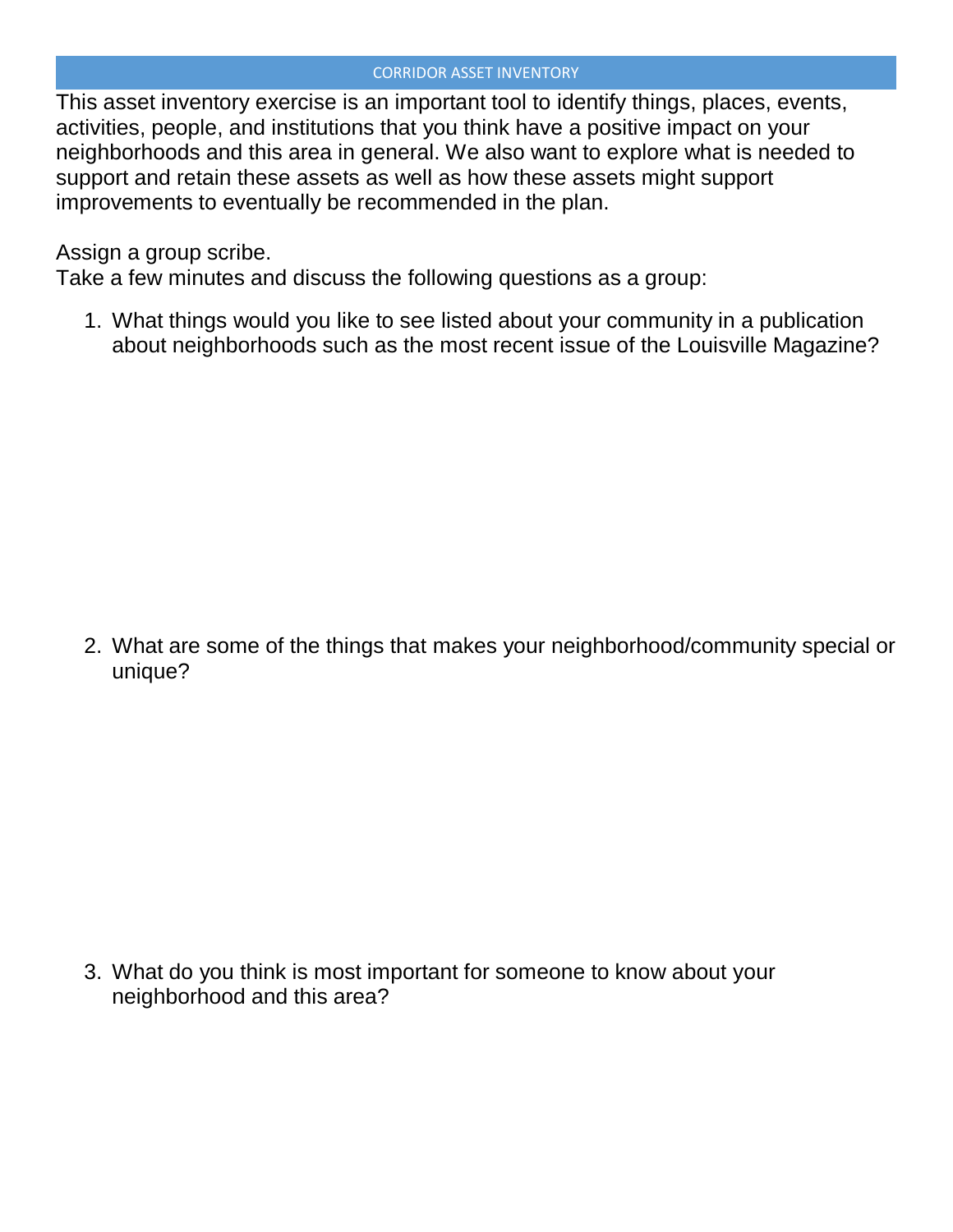On the pages provided, list the assets according to the following categories: physical, institutional, social/cultural, and individual. Please note location (when applicable), provide a description of the asset and why it is considered an asset, and list a few key things that are needed to retain/support/augment each existing asset.

Which neighborhoods, areas, or organizations are represented by folks at your table?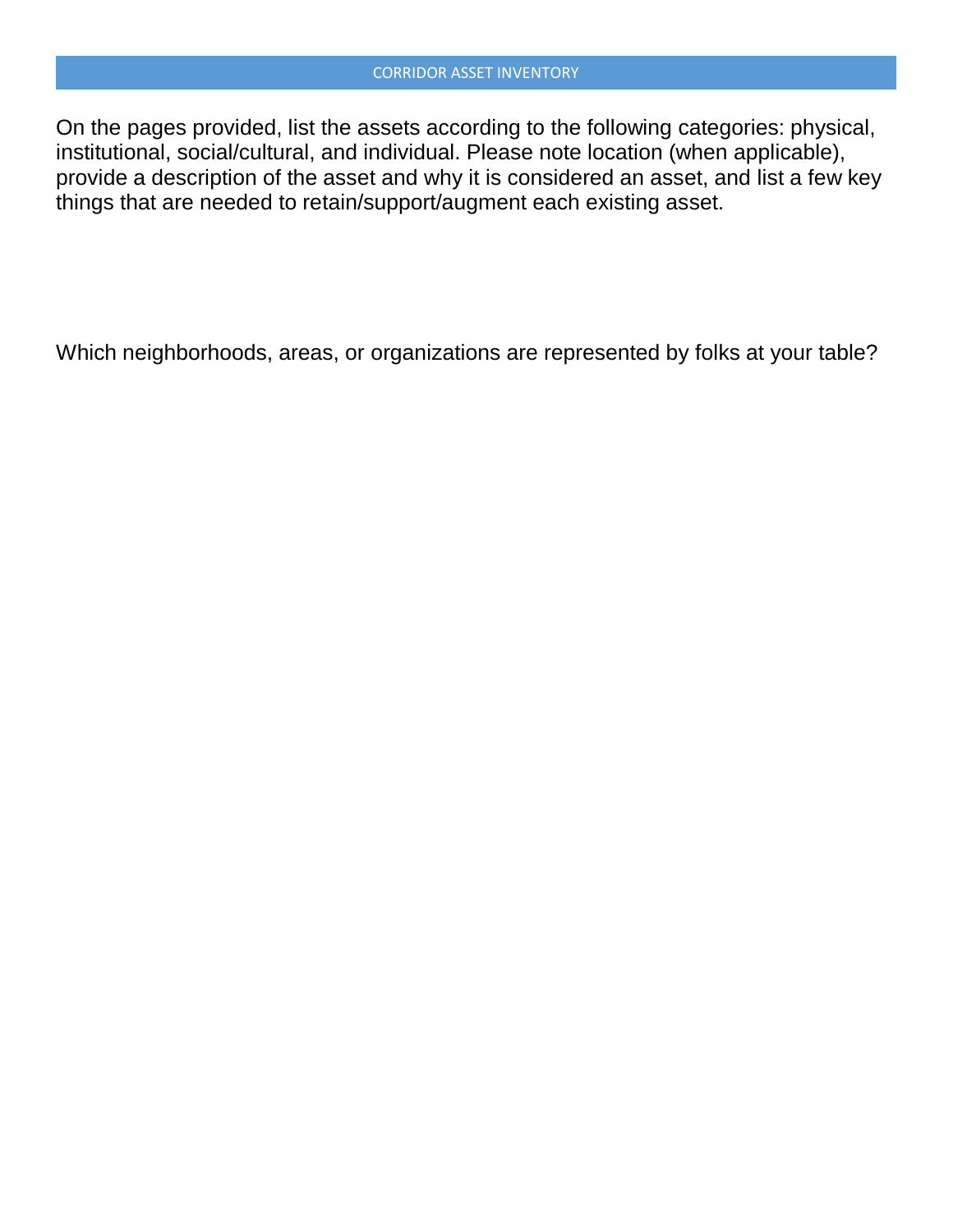*Physical Assets*: specific buildings, places, spaces, blocks, streets…

| <b>Asset Name/Location</b> | Description | Keys to retaining/supporting/ augmenting |
|----------------------------|-------------|------------------------------------------|
|                            |             |                                          |
|                            |             |                                          |
|                            |             |                                          |
|                            |             |                                          |
|                            |             |                                          |
|                            |             |                                          |
|                            |             |                                          |
|                            |             |                                          |
|                            |             |                                          |
|                            |             |                                          |
|                            |             |                                          |
|                            |             |                                          |
|                            |             |                                          |
|                            |             |                                          |
|                            |             |                                          |
|                            |             |                                          |
|                            |             |                                          |
|                            |             |                                          |
|                            |             |                                          |
|                            |             |                                          |
|                            |             |                                          |
|                            |             |                                          |
|                            |             |                                          |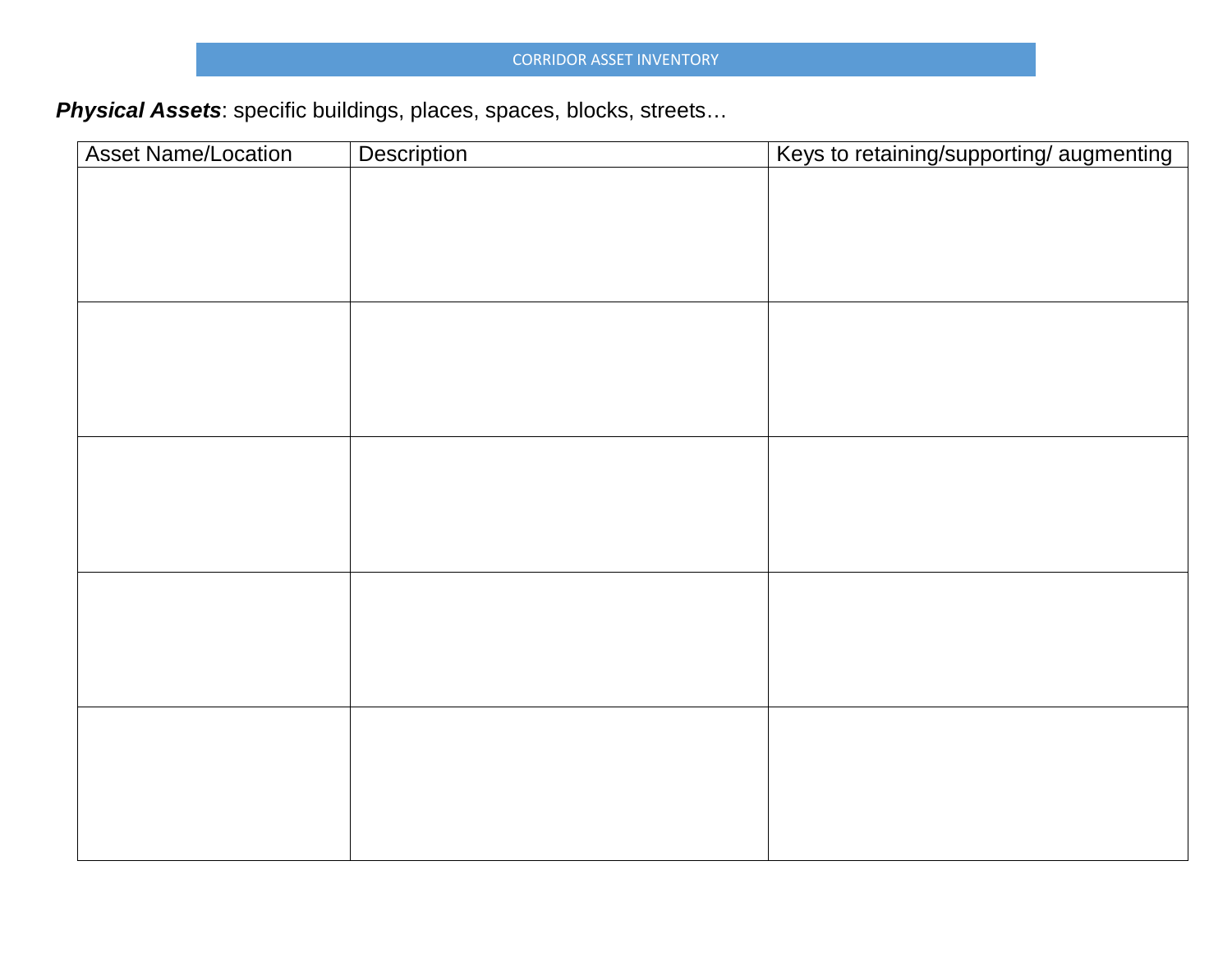*Institutional Assets*: schools, public offices/agencies, houses of faith, employers, businesses, organizations, clubs…

| <b>Asset Name/Location</b> | Description | Keys to retaining/supporting/ augmenting |
|----------------------------|-------------|------------------------------------------|
|                            |             |                                          |
|                            |             |                                          |
|                            |             |                                          |
|                            |             |                                          |
|                            |             |                                          |
|                            |             |                                          |
|                            |             |                                          |
|                            |             |                                          |
|                            |             |                                          |
|                            |             |                                          |
|                            |             |                                          |
|                            |             |                                          |
|                            |             |                                          |
|                            |             |                                          |
|                            |             |                                          |
|                            |             |                                          |
|                            |             |                                          |
|                            |             |                                          |
|                            |             |                                          |
|                            |             |                                          |
|                            |             |                                          |
|                            |             |                                          |
|                            |             |                                          |
|                            |             |                                          |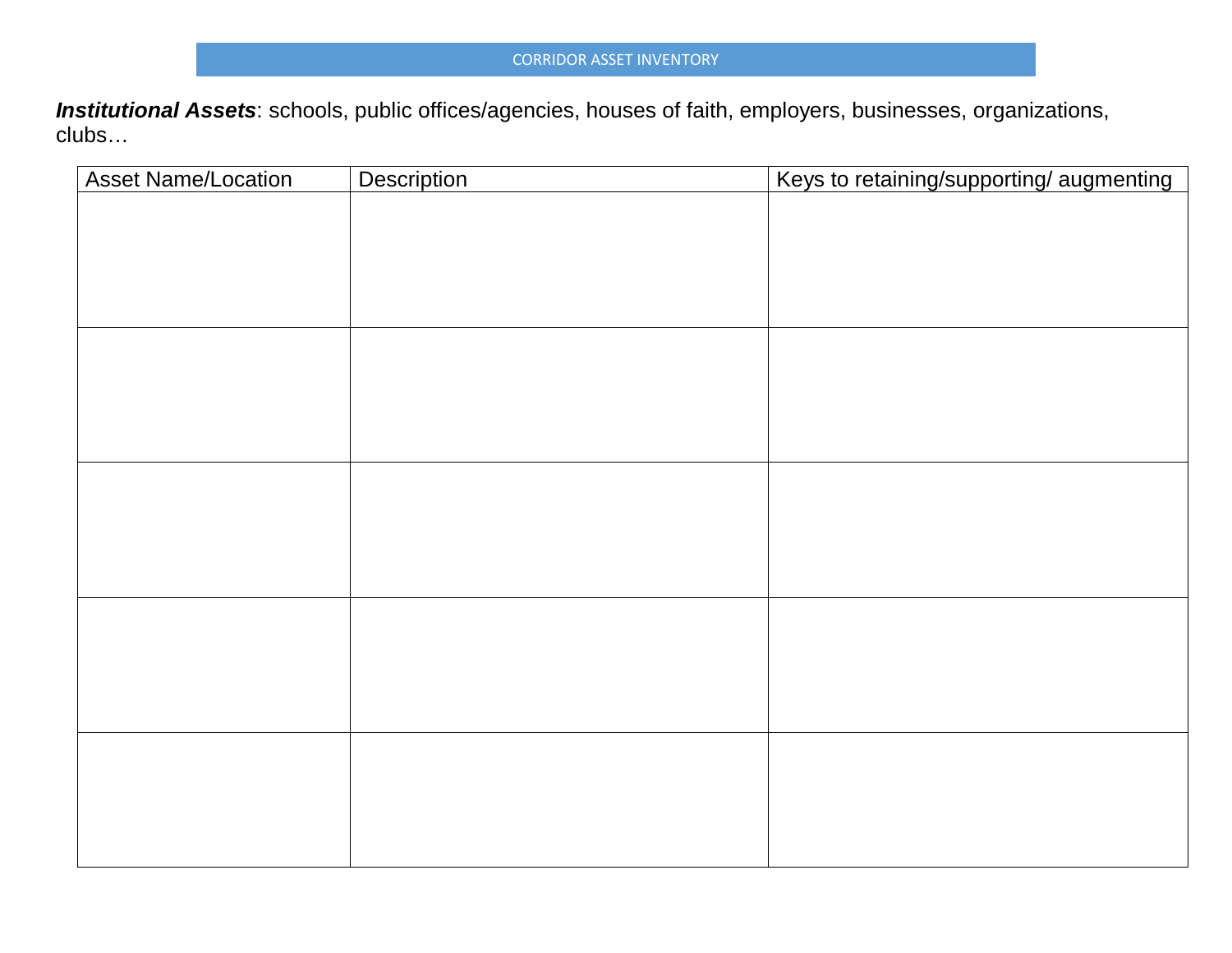## CORRIDOR ASSET INVENTORY

*Social/Cultural Assets*: events, festivals, community/neighborhood character, histories/legends…

| <b>Asset Name/Location</b> | Description | Keys to retaining/supporting/augmenting |
|----------------------------|-------------|-----------------------------------------|
|                            |             |                                         |
|                            |             |                                         |
|                            |             |                                         |
|                            |             |                                         |
|                            |             |                                         |
|                            |             |                                         |
|                            |             |                                         |
|                            |             |                                         |
|                            |             |                                         |
|                            |             |                                         |
|                            |             |                                         |
|                            |             |                                         |
|                            |             |                                         |
|                            |             |                                         |
|                            |             |                                         |
|                            |             |                                         |
|                            |             |                                         |
|                            |             |                                         |
|                            |             |                                         |
|                            |             |                                         |
|                            |             |                                         |
|                            |             |                                         |
|                            |             |                                         |
|                            |             |                                         |
|                            |             |                                         |